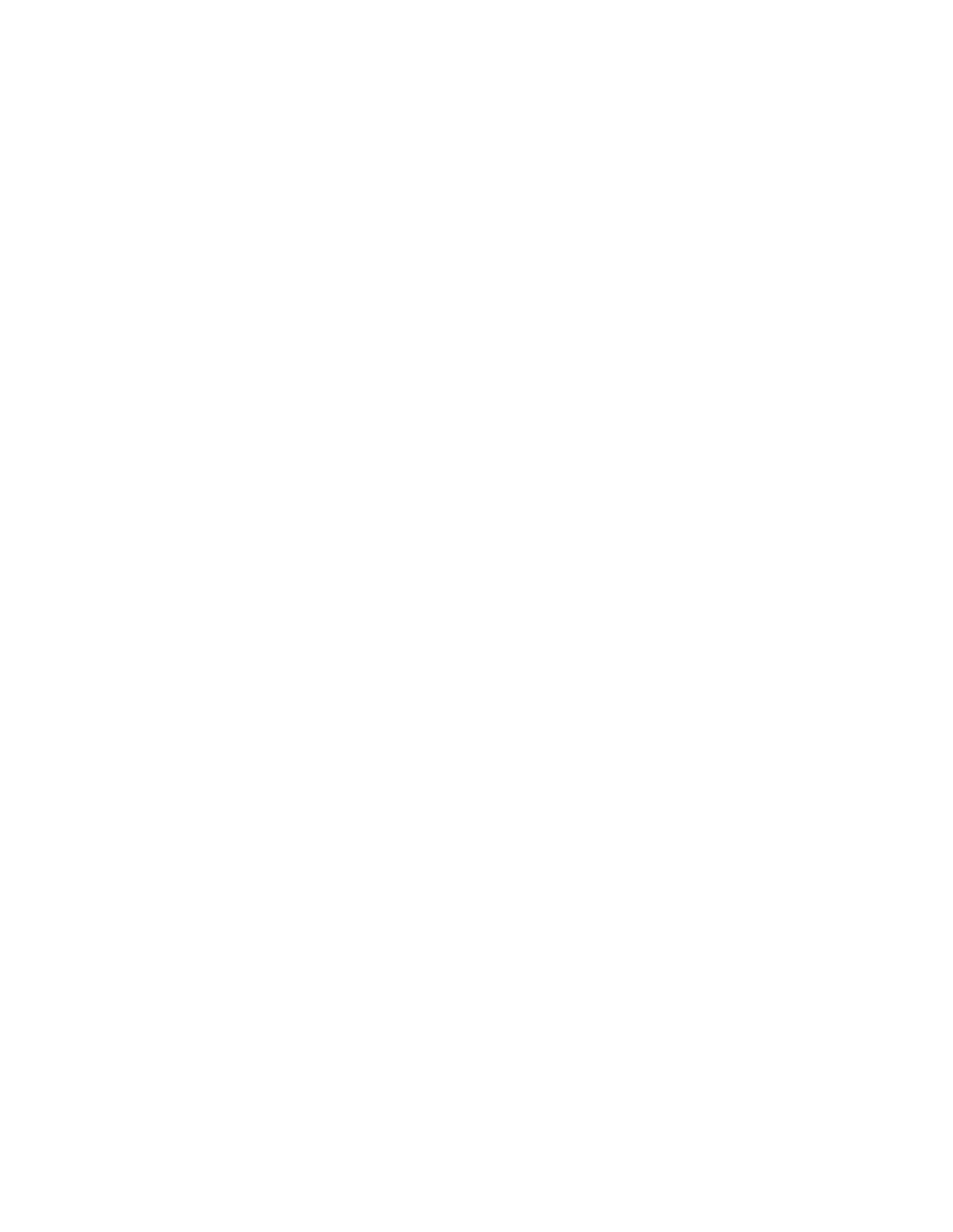Enr. CS for SB 397

 AN ACT to amend the Code of West Virginia, 1931, as amended, by adding thereto a new section, designated §5-15-9, relating to making it a misdemeanor to impersonate a person who is blind or disabled; making it a misdemeanor for a person to fraudulently represent himself or herself to be the owner or trainer of a service animal; and establishing penalties.

*Be it enacted by the Legislature of West Virginia:*

#### **ARTICLE 15. WHITE CANE LAW.**

#### **§5-15-9. Fraudulent representation; penalties.**

 (a) Any person who falsely represents to another that he or she is a person who is blind or a person with a disability with the intent to obtain any right or privilege protected by the provisions of §5-15-4 of this code is guilty of a misdemeanor and upon conviction thereof shall be fined not more than \$200 or confined in jail for not more than 10 days, or both fined and confined. (b) Any person who falsely represents that an animal is a service animal in order to obtain any right or privilege protected by the provisions of §5-15-4 of this code is guilty of a misdemeanor and, upon conviction, shall be fined not more than \$200 or confined in jail for not more than 10 days, or both fined and confined. (c) Notwithstanding the penalty provisions of §5-15-9(a) or §5-15-9(b) of this code, any

 person convicted of a second or subsequent violation of §5-15-9(a) or §5-15-9(b) of this code shall be fined not more than \$1,000 or confined in jail for not more than 30 days, or both fined and confined.

 (d) A right or privilege protected by the provisions of §5-15-4 of this code includes but is not limited to use of a service animal for assistance purposes.